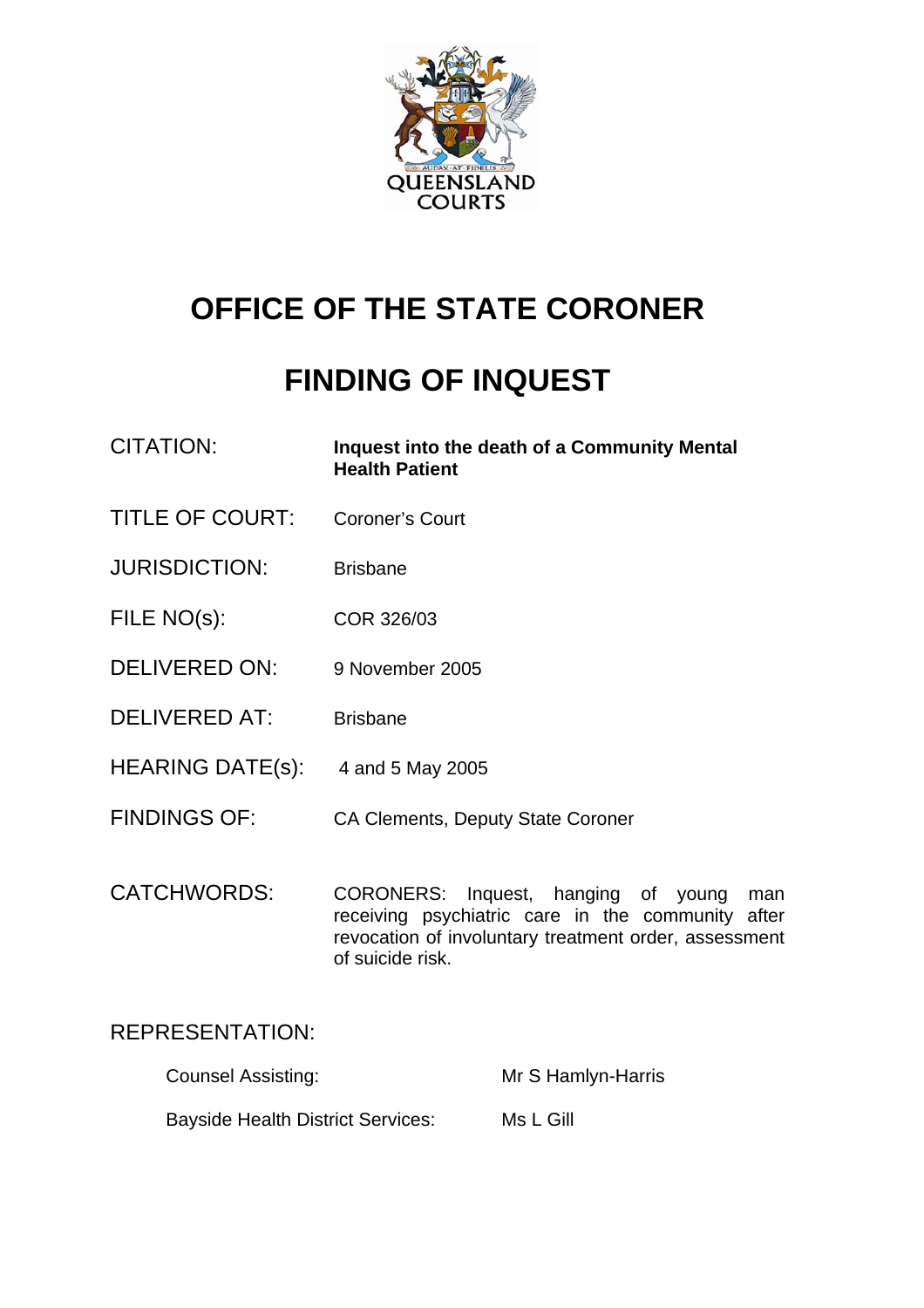This is the inquest into the death and circumstances of a Community Mental Health patient.

I must deliver my findings pursuant to the provisions of the *Coroners Act 1958.* I do so, reserving the right to revise these reasons should the need or the necessity arise.

The purpose of this inquest, as of any inquest, is to establish, as far as practicable –

The fact that a person has died:

The identity of the deceased person:

Whether any person should be charged with any of those offences referred to in section 24 of the Act; and

Where, when and in what circumstances the deceased came by his death.

It should be kept firmly in mind that an inquest is a fact finding exercise and not a method of apportioning guilt. The procedure and rules of evidence suitable for a criminal trial are not suitable for an inquest.

In an inquest there are no parties; there is no charge; there is no prosecution; there is no defence; there is no trial. An inquest is simply an attempt to establish facts. It is an inquisitorial process, a process of investigation: These observations were confirmed by Justice Toohey in *Annetts v McCann* ALJR at 175.

A Coroner's Inquest is an investigation by inquisition in which no one has a right to be heard. It is not inclusive of adversary litigation. Nevertheless, the rules of natural justice and procedural fairness are applicable. Application of these rules will depend on the particular circumstances of the case in question.

In making my findings I am not permitted, under the Act, to express any opinion, on any matter which is outside the scope of this Inquest, except in the form of a rider or recommendation.

The findings I make here are not to be framed in any way which may determine or influence any question or issue of liability in any other place or which might suggest that any person should be found guilty or otherwise in any other proceedings.

All proceedings before this Court are sad proceedings. At this stage I express my sympathy and condolences, and that of the Court, to the family of the deceased in their sad loss.

### **Summary of the evidence.**

On 20 June 2003 at about ten past eleven at night one of the deceased's two male flat mates, came home from work. He discovered the deceased's body in the rear downstairs courtyard of the flat. The deceased had a cord around his neck that extended up to a railing of an upper level veranda. By sitting down,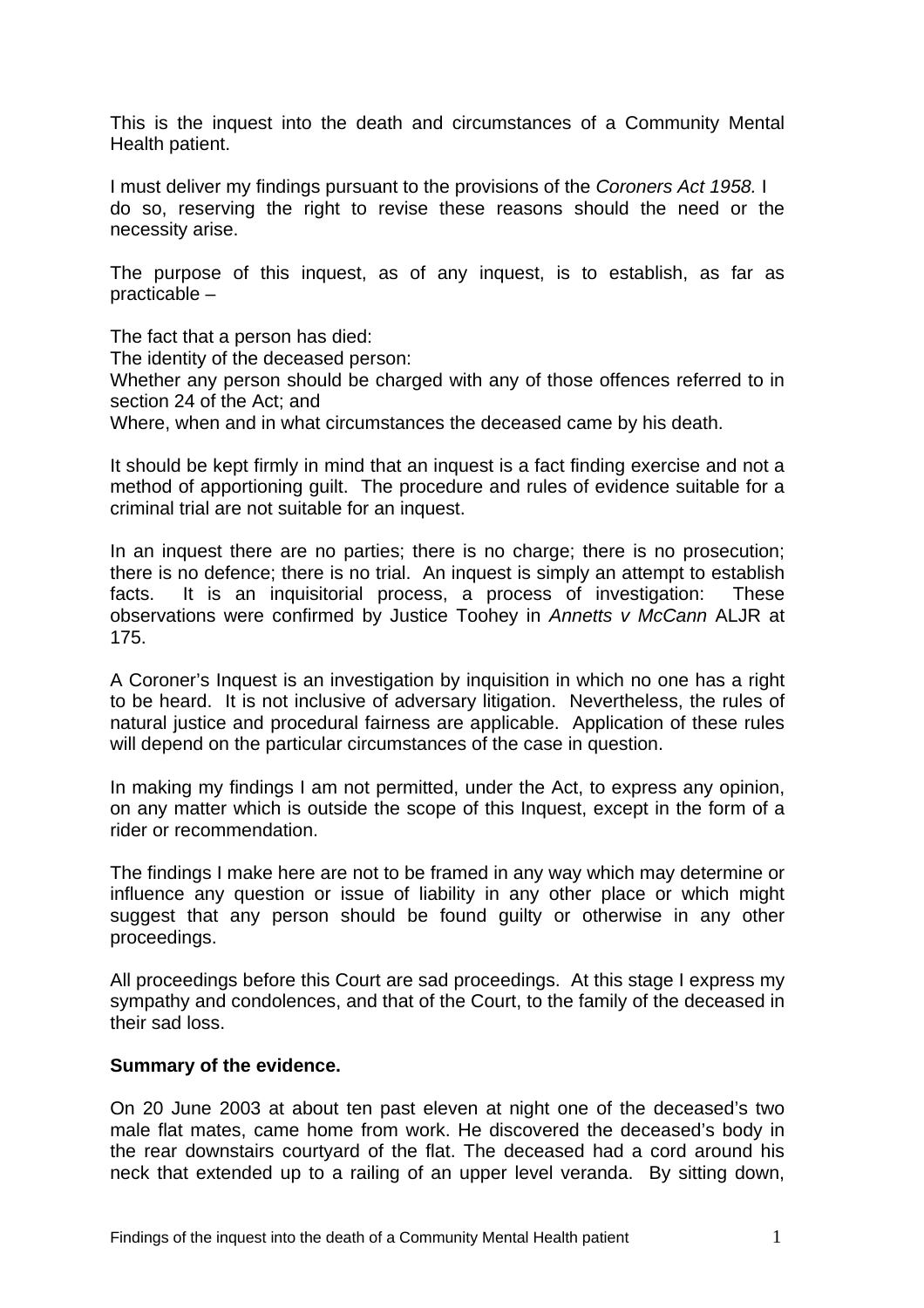pressure had been applied around his neck and he had asphyxiated. There was no sign of life from the deceased.

Police attended at the address at twenty past eleven that night and carried out investigations. Ambulance officers attended upon the deceased but there was no opportunity to resuscitate him as he was already deceased. There were signs of rigor mortis and lividity in his body. A cardiac monitor was attached, but there was no electrical activity detected.

Detectives and scenes of crime officers attended and made inspections and inquiries. A note was located on the deceased's bed that appeared to be a "suicide note". Information suggested it was in his handwriting. The police also discovered a large number of plastic bags containing paint residue hanging on the back of the bedroom door. There was also a face mask in the wardrobe with a clear plastic tube attached to it. These items had what appeared to be silver paint in them.

The investigating officer and Detective Stocker determined there were no suspicious circumstances and the deceased had been the cause of his own death. They inspected his mobile telephone. The last missed incoming call displayed on the screen was at 3.46 that afternoon. Police determined this call was from the Redlands Hospital.

The deceased's sister attended at the John Tonge Centre and identified her brother.

At autopsy there was confirmation the deceased had been self mutilating. There were multiple criss-crossing scars over the lower chest and upper abdomen. There were multiple longitudinal scars on the right and left elbow areas and forearms. There was multiple scarring on the left wrist. There was a transverse scar on the upper part of the neck straddling the midline on the front.

Toxicology testing revealed the deceased was taking his anti depressant medication.

Subsequent inquires by police included taking statements from the deceased's flatmates, a friend and from his sister.

One of the deceased's flat mates had known him for about two years. He had been a flat mate for a period of about six months. He told police he thought the deceased had seemed depressed and withdrawn in the two months prior to his death. He thought it related to the break up with his girl friend. The deceased also deferred from university at this time. He knew the deceased had been sniffing paint and noticed he did not seem to go out as much as he used to.

About two weeks before the death, the flat mate saw the deceased come home. He saw he had many cuts on his arms and chest. He helped him to treat these. After that he remembered the deceased had been in contact with the Redlands Hospital Mental Health Unit and had received treatment. He had spent a night in hospital.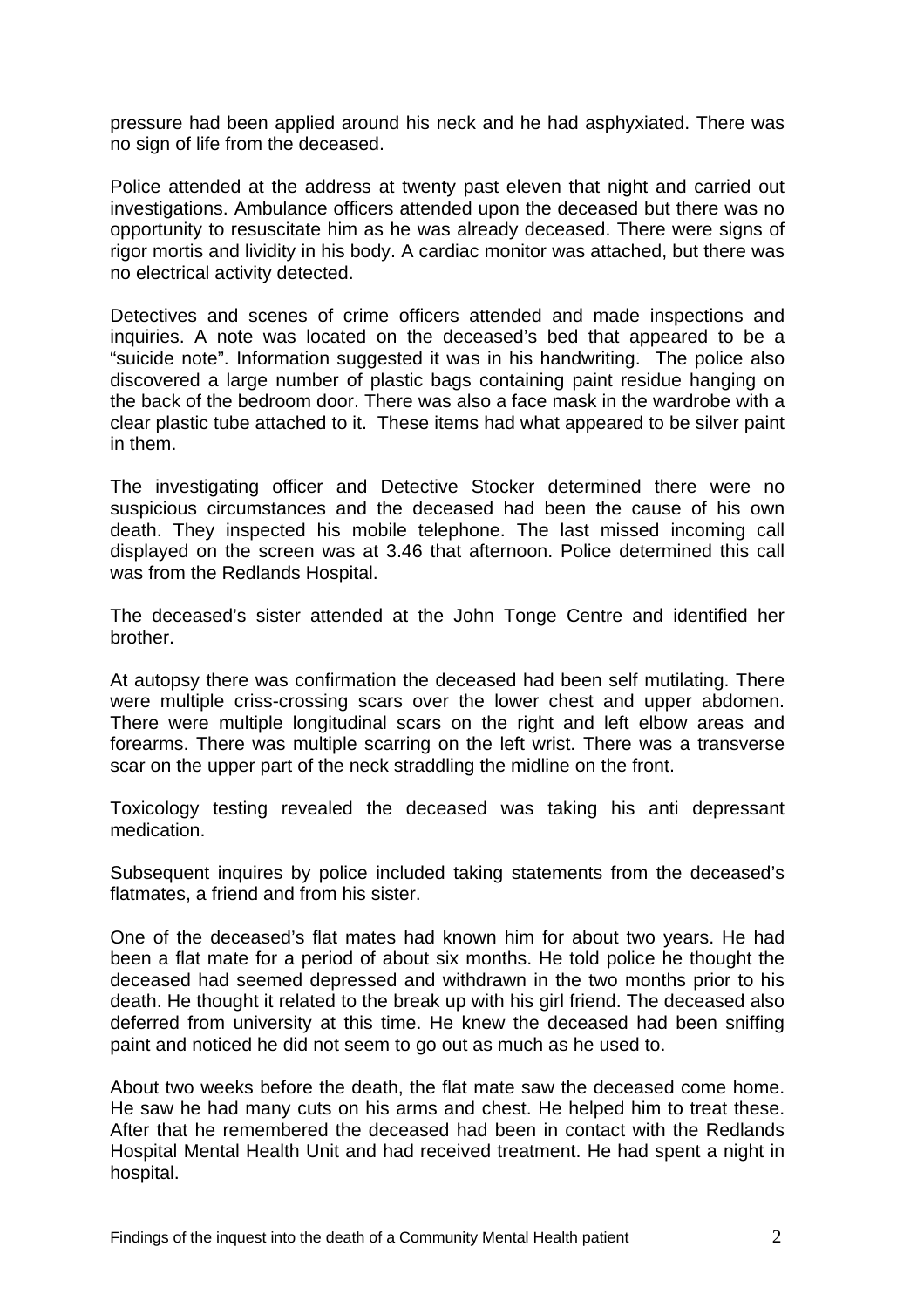On the morning of 20 June 2003 he had not noticed anything in the deceased's manner to suggest there was anything wrong.

The step mother of the deceased's girl friend for a period had known the deceased for about twelve months. She was apparently the last person to see him alive. She was aware he appeared to be depressed in the months leading up to his death. She had sufficient influence on him to initiate his going to a doctor. She later discussed the deceased with the doctor indicating she was concerned for him. She was also aware of self inflicted cuts on his wrists, stomach and rib cage. She told police she had seen a mark around his neck that appeared to be made by a rope.

On 19 June 2003 the deceased had telephoned her and then gone around to her place to talk. She noticed he had a bag with paint and a spray paint tin. He told her he had been sniffing paint. He promised her he would not sniff again. He seemed to her to be more depressed than usual. She tried to make him stay with her for dinner but he refused, said goodbye, and left.

The deceased's younger sister was in contact with him in the months leading up to his death. She was concerned about his well being and was worried about his depression. Her brother had previously been a successful student and was also working as assistant manager at a fast food outlet. He maintained many friendships and appeared to be happy and well. With the benefit of hindsight she recalled in the two months leading up to his death he lost weight and became less communicative. She was still shocked though when he told her he was suffering from depression. This was after Christmas in 2002.

She was aware he had a very close relationship with a girl for over a year. She knew he was devastated when that relationship ended towards the end of April 2003. She saw him on his birthday and recalls he had seen a doctor by that stage and was taking anti depressant medication.

She did not become aware he had been self mutilating until he was admitted to hospital under an involuntary treatment order on 4 June 2003. He was discharged the next day. On an earlier occasion she had also helped her brother when his girlfriend had told her he had taken all of his anti depressant medication. She insisted he attend the Wynnum Hospital where he was monitored overnight. That was on 25 May 2003.

She visited him in hospital on 5 June. She then became aware he had been self mutilating and had been referred to the mental health unit by the general practitioner.

She told the inquest her brother had not wanted to stay in hospital. Her observations of her brother at this time were that he was most unlike himself.

Dr Stevensen reviewed the deceased later that day. His sister was present. The doctor recorded what she perceived as an improvement in his attitude from the previous day. His sister's perception was that her brother was still "down" to use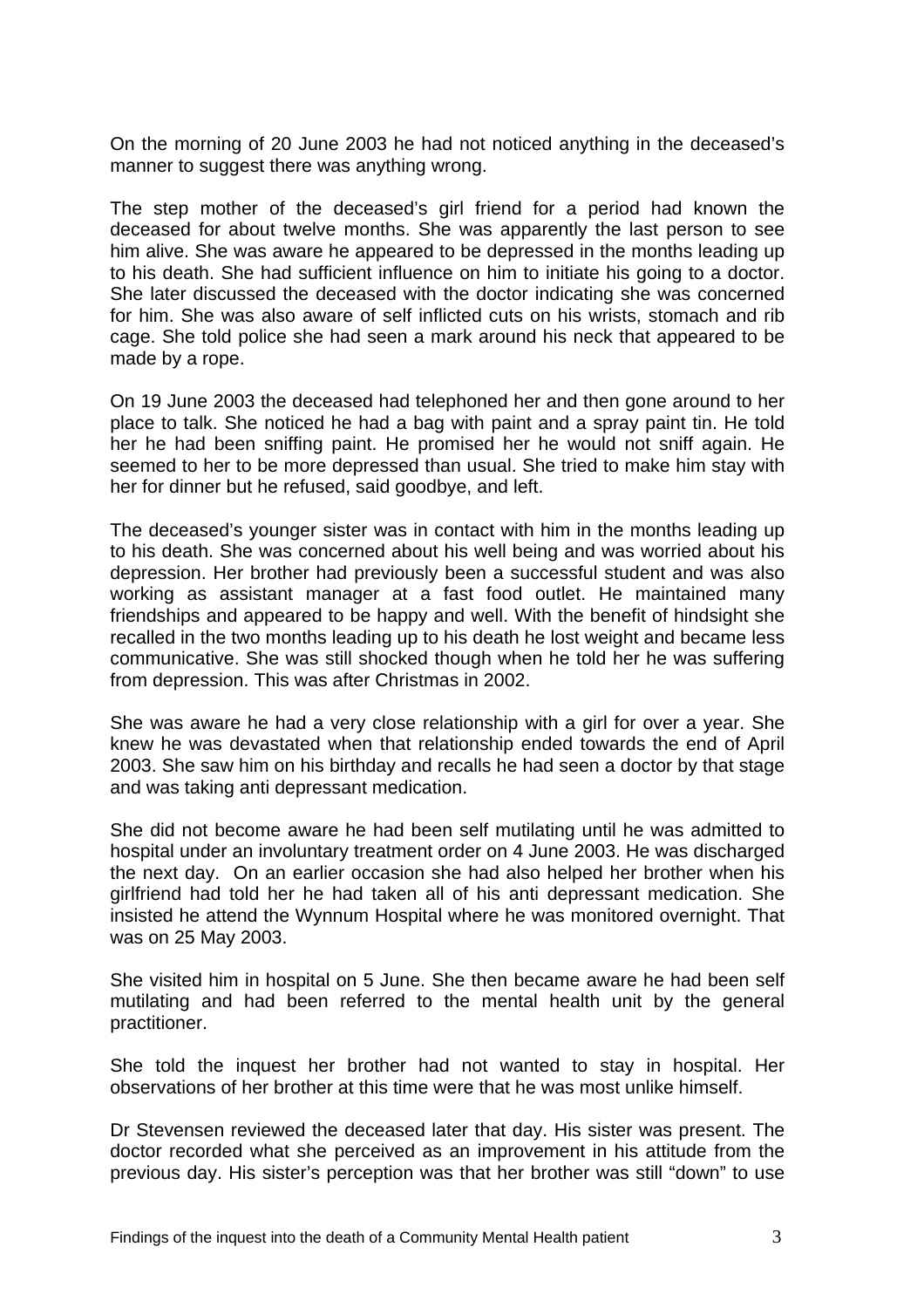her language. There appears to have been some confusion regarding the identity of the person who conducted the assessment. The record is clear that this was the psychiatrist (not the occupational therapist) who reviewed the deceased's condition and ordered the involuntary treatment order be revoked.

She told the inquest she had voiced her concerns for her brother. She said the response was that the deceased had indicated to the mental health personnel that he was positive and had made plans for the future.

She indicated she believed he was lying to avoid being returned to hospital.

Another episode occurred later in June when the deceased was apparently at the Sunshine Coast and indicated he had taken poison. This was also referred to the mental health workers who indicated they would try to contact him. It was in the last weeks before his death that his sister was told by a flatmate that the deceased was sniffing paint. Again she referred this to the mental health case worker. The last appointment between the deceased and the case worker was on 20 June. It was noted the deceased had indicated a plan to return to university and to pursue counselling. He ha agreed to stop using paint and to use some strategies to help himself.

Later conversations between brother and sister occurred and she states the deceased had said he had lied and would lie to avoid being kept in hospital.

After his release from hospital on 5 June he drove to the Gold Coast. Again, his sister was involved in seeking him out and offering support to him to return to Brisbane. He had apparently used alcohol and taken pills and was threatening to suicide. After this incident she says she spoke with hospital workers.

After the deceased's death there was a meeting with family members. The deceased's sister expressed her dissatisfaction that her issues were met with the response that the Mental Health Act blocked the treating team from further involving the family.

The Team Leader from the mental health unit at Redlands hospital gave evidence. The access team sees all new patients and case manages people for four to eight weeks. The longer term care is managed by the Redlands Continuing Care Team. Additionally there is the inpatient unit. All are based at the Redlands Hospital. She had not individually met the deceased, although she was the designated team leader.

She went through the records indicating the initial referral on 30 May for an assessment. This was from his general practitioner, who was requesting admission of the deceased to hospital after incidents indicating a risk of self harm.

The psychiatric registrar saw the deceased after an initial discussion with a clinical nurse. A decision was made not to admit him on that occasion. He was referred to the acute care team, involving daily contact. The transcript of evidence details the contacts maintained with the deceased during this period.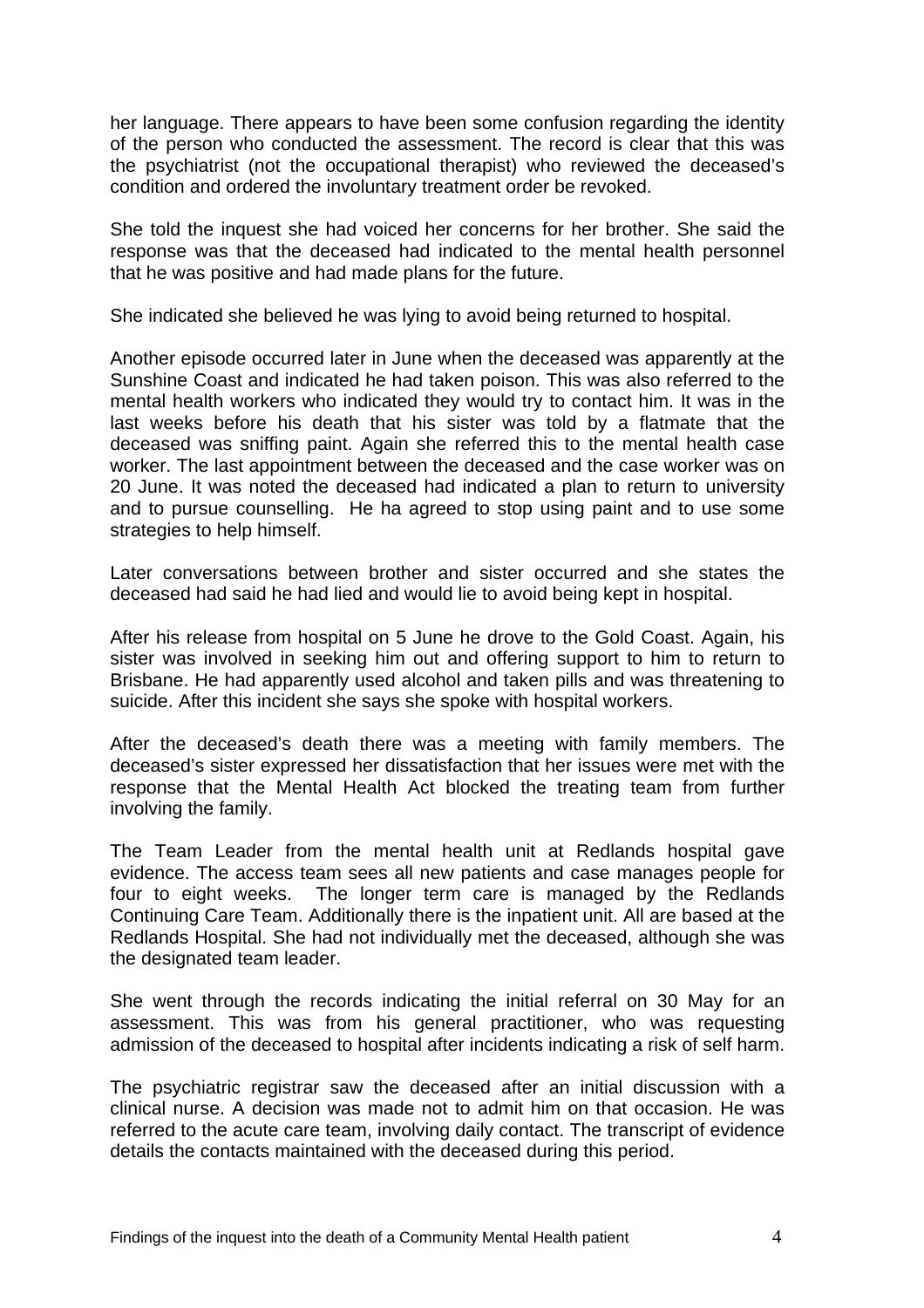Of greatest concern in this inquest is the record that on 6 June 2003 the deceased was spoken to by phone as part of the community based contact and support. He indicated he was angry on the previous night and had taken all his Zoloft tablets together with some alcohol. He was advised to see an accident and emergency department but he declined. He also reported considering driving into a tree but then calmed down and drove to the coast. There was a discussion about how he disliked being in hospital and that he would have to change if he was going to avoid being back in hospital.

There was an arrangement that he would keep phone contact over the weekend by mobile phone. An appointment was scheduled for Monday 9 June.

The comment from the team leader about whether further consideration should have been given to hospitalisation after his declining position after release from hospital was interesting. She emphasized the importance mental health practitioners place on the patient's expressed wishes; the deceased was very clear he did not want to go to hospital, and this seems to have been given a certain priority in decision making regarding how he could best be supported.

On the Monday there was a phone call indicating the deceased was unwell and the appointment was rebooked for Wednesday 11 June.

That same day there were two calls from his sister. She reported the deceased was not sleeping well and expressed suicidal ideation. The second call indicated a discussion between his sister and an aunty and a request he be re-admitted to hospital.

He attended for another appointment and further discussions took place.

On 16 June he saw both the psychiatric registrar and the occupational therapist. It was recorded he was in a positive "bright" mood. The file was case reviewed by the consultant without any major intervention.

Then on 17 June there was a call from his sister expressing concern he had taken off again and was suicidal. Attempts were made to reach him by phone but were unsuccessful. There was an indication of abuse of Panadeine and paint sniffing. There was specific permission sought and given for the mental health people to involve his sister in communication.

It was explained that an involuntary treatment order can last for three days to enable the assessment process initially, but then needs to be ratified by a consultant to extend beyond the three days. It was also clarified that while a patient is voluntary there is no mechanism to enforce the taking of prescribed medication.

The access team is a multi disciplinary team of trained people from different skills backgrounds. It was also explained that if a person does not "fit" within the legislative framework of the Mental Health Act then practitioners can only attempt to persuade and influence the patient to act in a self protective way and to take medication.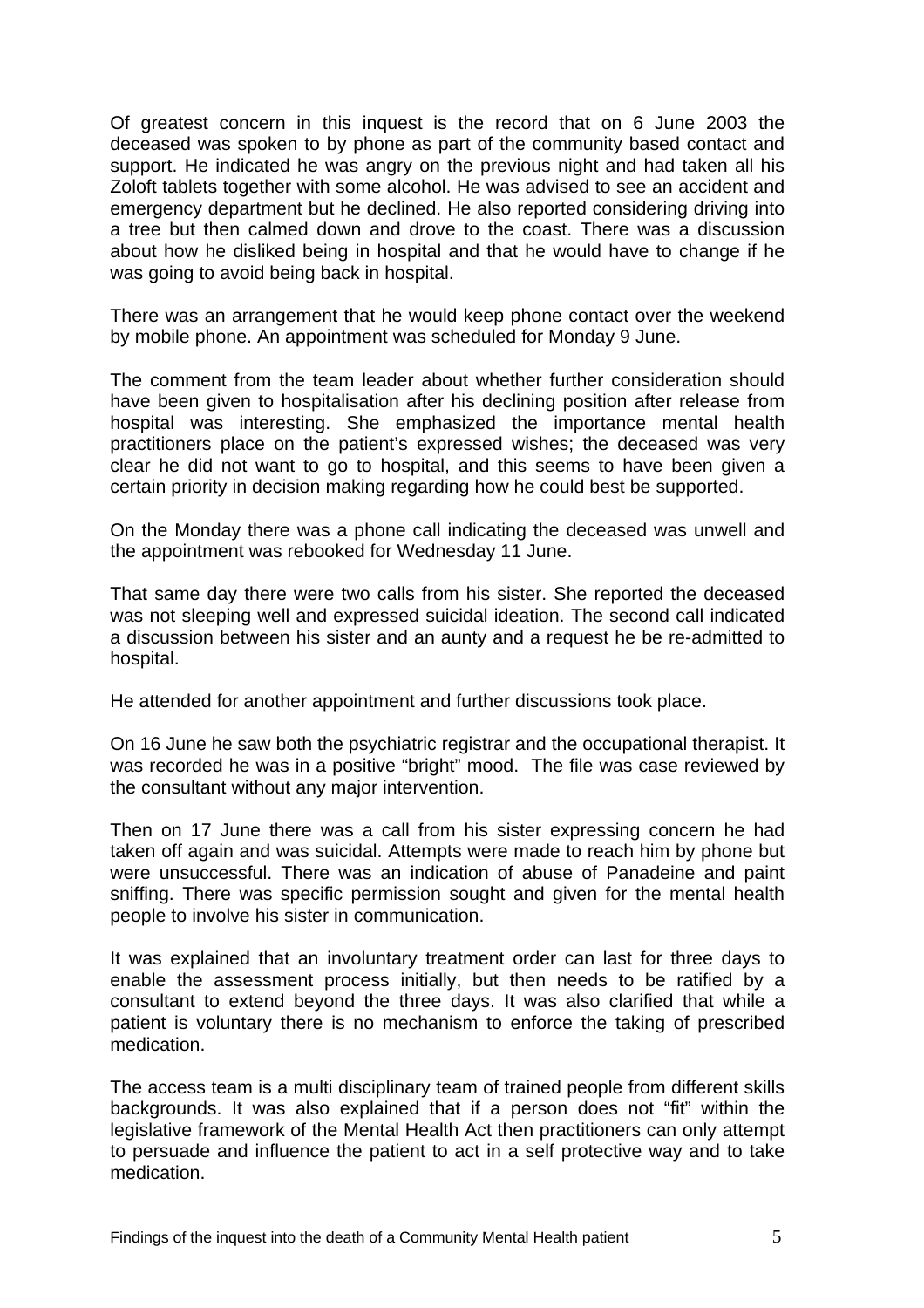Dr Stephensen was a fourth year psychiatric registrar when she saw the deceased for the first time on 4 June 2003. She saw him with the consultant and another resident doctor. The team diagnosis was of major depressive illness with melancholic features. The involuntary treatment order was confirmed by the consultant with a requirement for fifteen minute observations. This was ordered because the deceased was expressing suicidal ideation. Dr Stephensen documented observations at this consultation which was led by the consultant but also involved her and the medical registrar.

The next day, on 5 June, she revoked the involuntary treatment order and discharged him from hospital. This decision was made alone. She explained that although the illness had not resolved, the crisis had passed. He still required ongoing treatment. His sister was present at that time. The deceased was clear he wanted to be discharged. Later questioning confirmed the doctor was aware of bruising to his face and neck area, and she had considered this as part of the assessment of risk.

She explained the basis on which she made the decision. She assessed his mental state as significantly improved. Her notes record he was smiling and making eye contact. He was able to express his feelings and to state a preference for returning home. He was no longer expressing thoughts of suicide and was making plans for the future. There were supports in place and a plan of access team support. He was given medication for ten days with a plan to see his general practitioner the following week. He also had information about the access team who provided immediate support if required as well as daily telephone contact. It was also noted he still needed a CT scan as part of his medical assessment. She noted he indicated he would communicate with his sister.

Dr Stephensen's opinion was that the deceased was no longer exhibiting the signs of illness that required him to be subject to an involuntary treatment order. Accordingly she was required to revoke it. The deceased was now agreeing to treatment in a way the doctor thought the services could be delivered, therefore she revoked the order. She stated the only way he could then be retained in hospital was if he agreed to remain on a voluntary basis. He did not wish to do so. She was satisfied his judgment was not impaired and he was not minimising risks of harming himself or anyone else. She explained this by referring to his refusal to accept treatment on the 4 June, compared with his agreement to cooperate with treatment on a voluntary basis the next day.

There was some discussion about whether the particular anti depressant (Zoloft) was appropriate given the deceased's age. The evidence was there was recent literature which supported the view that serotonin specific reuptake inhibitors, (of which Zoloft was one,) were possibly counter indicated for adolescents. There was some evidence they increase the risk of suicide. The deceased was just twenty at the time, and so it would still have been considered an appropriate medication to prescribe. The initial prescription had been ordered by the general practitioner and the dosage then increased after review by the psychiatric team. It is noted the evidence was that the literature about the possible elevated risk in the adolescent age group was not known in 2003.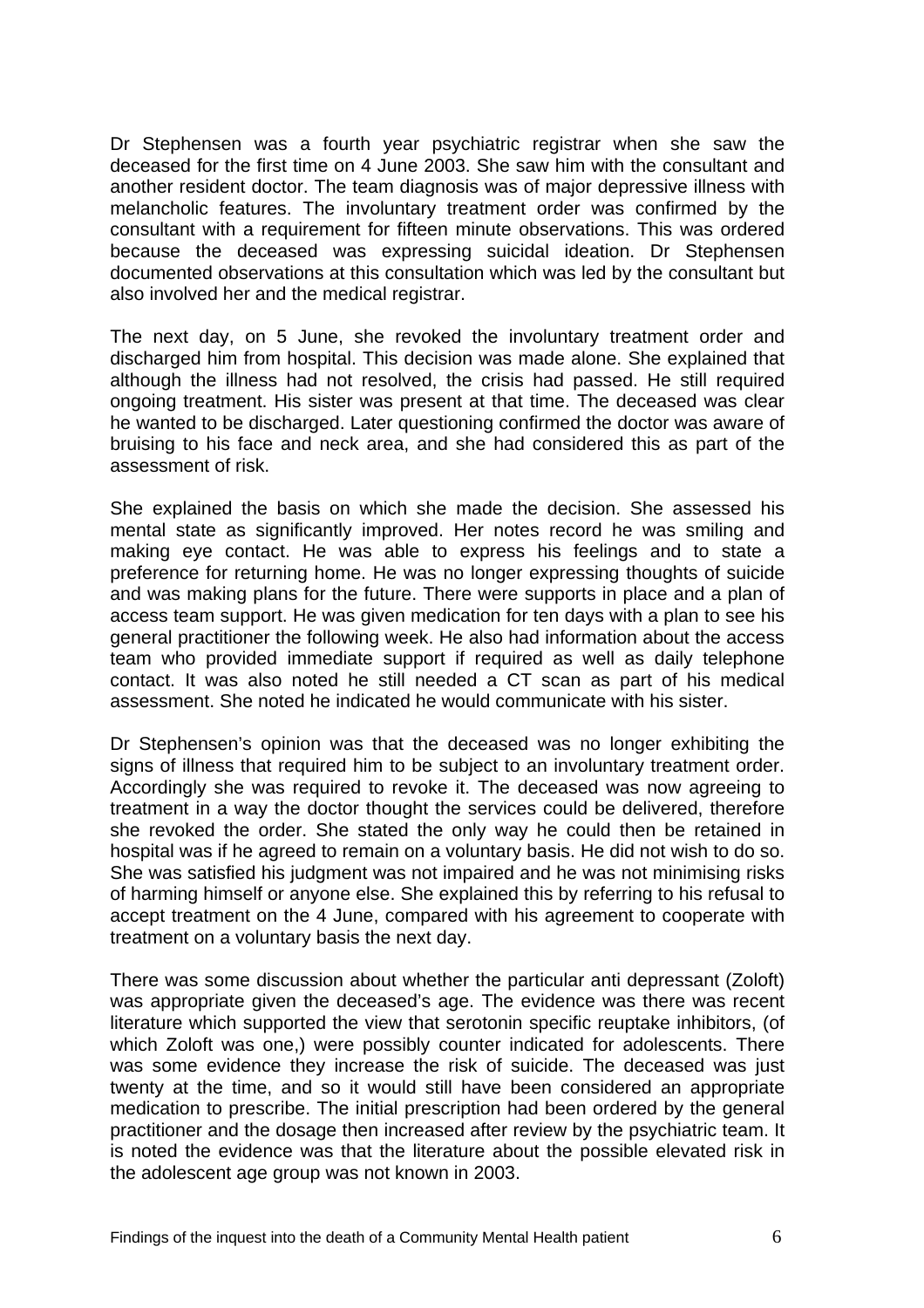The issue of paint sniffing was also raised with Dr Stephensen. She considered paint would have a similar effect as alcohol. Longer term use could potentially cause brain damage and may precipitate illness such as depression, although she had not researched this topic. Subsequent toxicology testing did indicate the presence of volatiles at the time of the deceased's death. Paint sniffing causes intoxication just like alcohol and may therefore distract a person from experiencing the feelings of depression whilst intoxicated.

The final occasion when she saw the deceased was on 16 June. (I note this was four days before his death.) She was rostered to the access team that day and saw him for a medication review. At this time she recorded him to be bright and reactive. He told her the last time he was feeling suicidal was on the weekend and that was in the context of being intoxicated with alcohol. He had not done anything to attempt self harm on the weekend, but this seemed to be from lack of opportunity rather than lack of desire.

It seems curious that despite the very recent expressed thoughts of suicide her impression overall was that he was improving.

She was asked to respond to the deceased's sister's assertion that her brother had told her he had lied to the doctors to get out of hospital. She said it was a problem doctors face by evaluating all the information, from all sources.

Since the time of the deceased's death, doctors have greater assistance to address the task of assessing whether or not a patient meets the criteria for involuntary treatment. In mid 2003 it was simply a question of clinical judgment and experience of the individual practitioner. The mental state of the patient would be considered as well as the collated history from other people involved in the patient's case. Towards the end of 2003 risk assessment guidelines came into place. I note however the subsequent evidence from Dr Kalyanasundaram, the mental health director for the Redlands District that he considered the new assessment tool added nothing to the process undertaken by competent mental health practitioners other than documenting each stage. He also said there had not yet been a review to evaluate whether the process had achieved better mental health outcomes for patients.

There were some notes that were discovered in the deceased's bedroom after his death which were accepted as being in his hand writing. Dr Stephensen had not seen these at any time prior to the inquest. When reviewing them she thought they indicated that at the time he made the notes, he was having thoughts and making plans of suicide. He was describing thoughts of hopelessness and worthlessness, which is consistent with depression. Had the doctor been seeing the patient and became aware of this information, then he would have been assessed as a higher risk of suicide.

The great difficulty remains that despite specialist training and risk assessment tools; there is no diagnostic tool to empirically assess if a person is in imminent risk of suicide. Nor is there any sure method of measuring truthfulness in what a patient is communicating to a practitioner.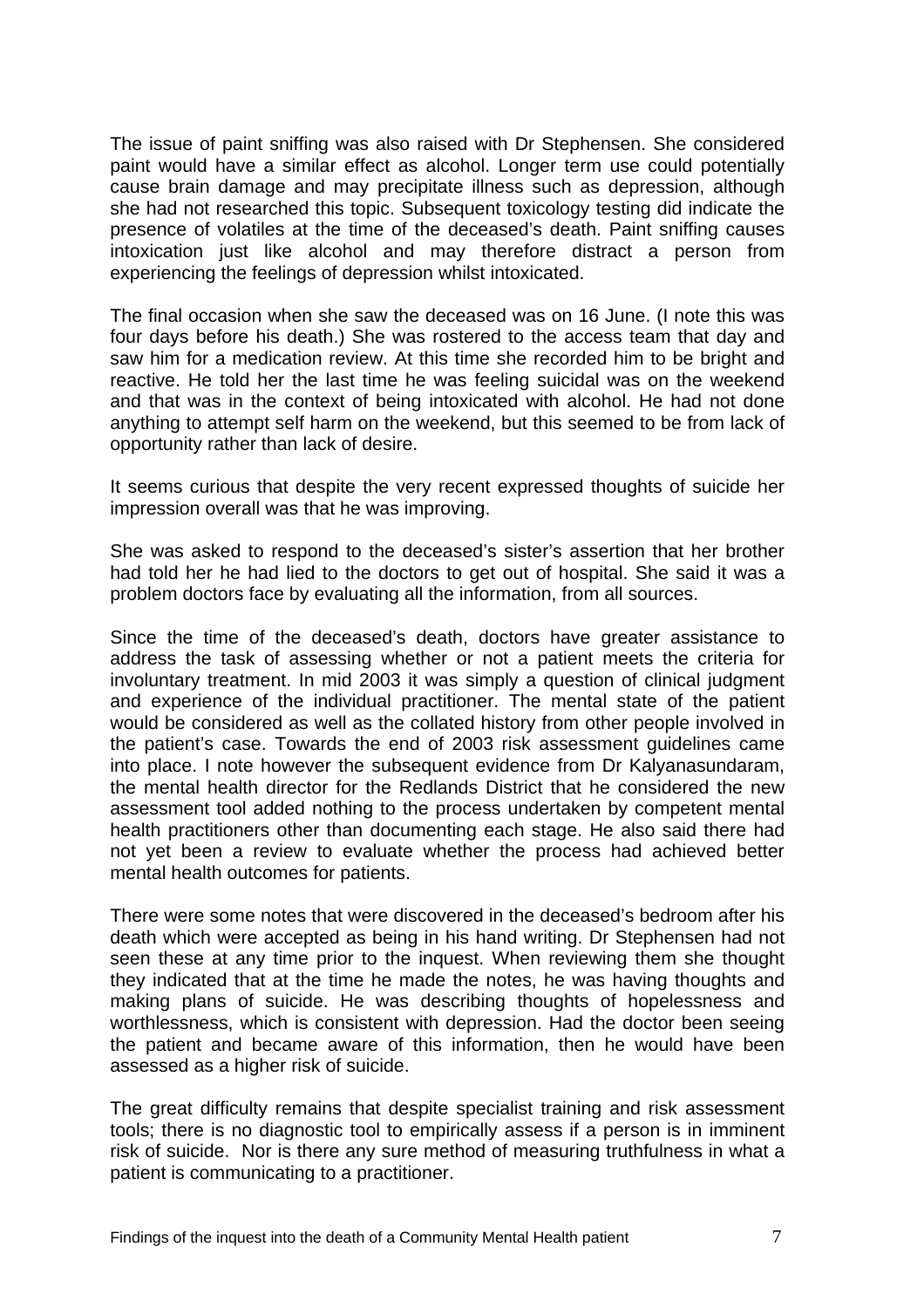Dr Stephensen said the task was multi dimensional and not a static function which must take into account changes. She said it was common for patients suffering from depression, (along the various points of the continuum of the illness) to report thoughts of suicide while still living in the community.

Dr Paul Pun was the psychiatrist who was the consultant at the Redlands Hospital at the time of the deceased's death. He explained that prior to admission the deceased was under the care of the "access" team – the community acute care and intake team. There would be a case manager, who was a mental health professional, supported by other team members. On admission to hospital, a separate team is responsible for the patient.

Prior to admission the deceased's case manager was Ron Sudamalus, a nurse. Dr Mark Rowe was the psychiatrist in charge, and the team leader was Cassie O'Connor.

On admission the case manager still has a continuing role. In the deceased's case, the case manager swapped from Ron Sudamalus to Katherine Ingram after his discharge from hospital. This was due to the rotation of Ron Sudamalus through various positions.

It was Ron Sudamalus and another nurse who attended on the deceased's home and brought him back to the hospital for assessment on 4 June. This was due to suicidal thoughts and refusal to agree to treatment. An initial assessment was made by Ron Sudamalus and the previous registrar, Dr Lee Chen, who noted mood swings, ongoing depression and suicidality. There had been a rapid decline over ten days since a relationship break down with his girlfriend. He was also worried about his mental health because both his parents suffered mental illness and depression.

Dr Pun and the treating team then reviewed the information before the deceased came in to see them. He was demonstrating many indicators of illness including; Psycho motor retardation, no eye contact, low volume monotonous voice, themes of guilt, worthlessness, and hopelessness and continuing suicidal ideation.

Dr Pun thought he was very depressed.  $-$  a major depressive episode with melancholic features.

This condition required the continuation of the anti depressant medication and physical assessment to exclude any other illness. An Involuntary treatment order was made under the Mental Health Act. Dr Pun explained this was for an indefinite length of time until reviewed and revoked.

Dr Pun said he expressed surprise when he was informed the deceased had been discharged the next day. He said he was not involved in that decision. He felt the deceased had been significantly depressed when he saw him.

Dr Pun was a fully qualified psychiatrist, thus when he assessed the deceased and made the decision to place him under an involuntary treatment order, the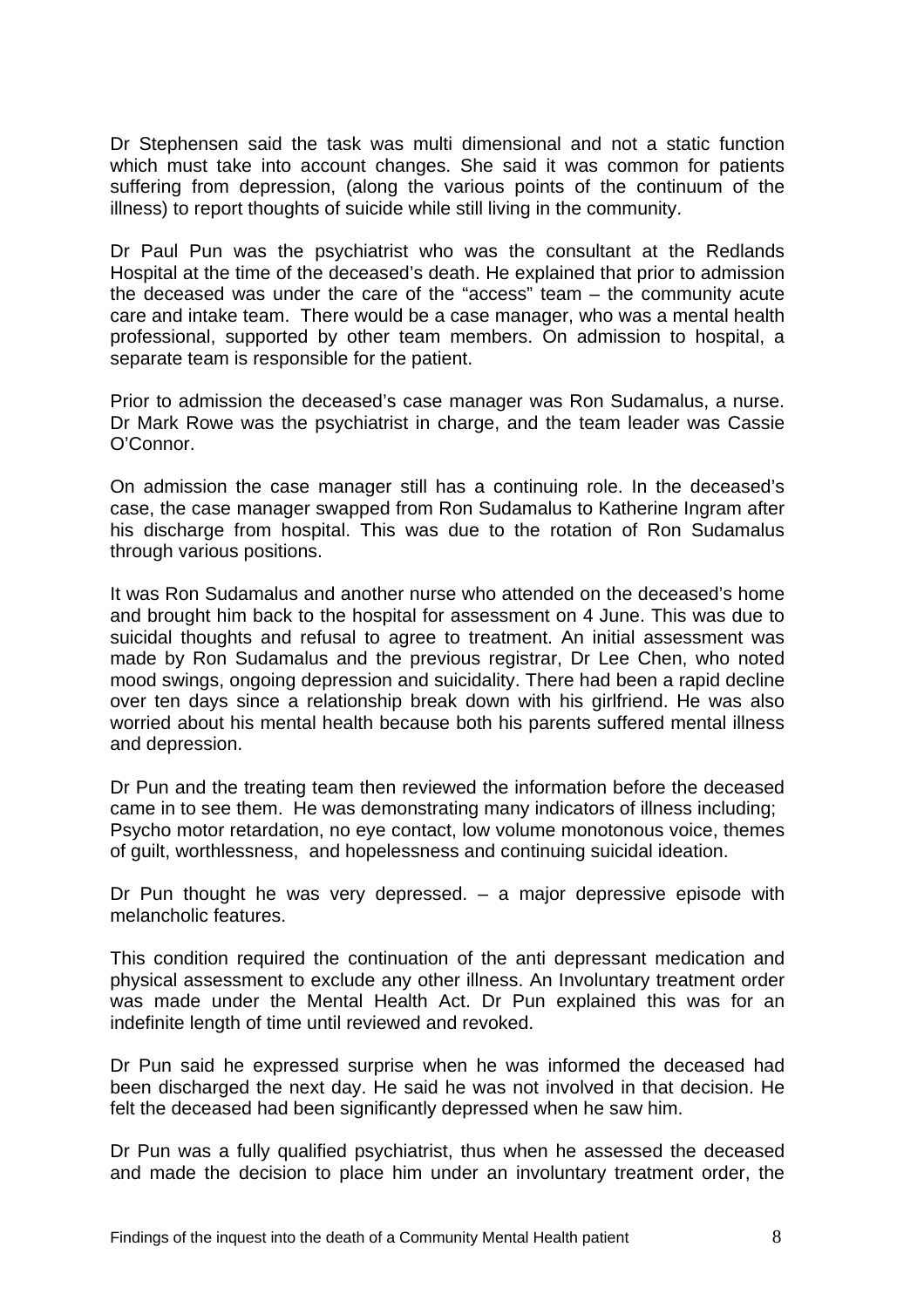order was for an indefinite period. This is to be compared with a limited period of three days (72 hours) which can be ordered a psychiatry registrar. But, to revoke the indefinite order, any authorised doctor could do so, including a psychiatric registrar. In this instance, Dr Stephensen, the psychiatric registrar legally revoked the indefinite order made by the psychiatrist Dr Pun the previous day.

There was no written protocol to consult with the senior psychiatrist before the psychiatric registrar made such a decision. Dr Pun stated that he considered Dr Stephensen was quite experienced but he was also surprised he had not been consulted when the treatment plan was being changed quite significantly from one day to the next.

Once discharged from the access team, the deceased's care was passed to the supervising consultant psychiatrist, Dr Mark Rowe, the team leader Cassie O'Connor and the (new) case manager Katherine Ingram.

Dr Pun confirmed the medication which was prescribed was Zoloft, a trade name for the drug sertraline. In June 2003 it was not yet widely known that there were possible increased risks of suicide rates when this drug was prescribed to children or adolescents. However, at age twenty, he thought that even had that knowledge been available at the time, the medication would have been prescribed. He confirmed it was a considered decision balancing the possible risks with the known beneficial effects of the drug in alleviating depression. Sertraline is a drug known as a selective serotonin re-uptake inhibitor, a newer style antidepressant medication with fewer adverse side effects. Most importantly, the group of drugs is safe in overdose circumstances.

A limitation of the drug is that there is a time delay before the drug is fully effective, between four to eight weeks. The other option was electro convulsive therapy if it was thought the depression was very severe. Dr Pun indicated that had the admission continued, there would have been contact with the family to see if this therapy had been helpful to the deceased's father.

The vexed issue of communication with family members was clearly a concern for the deceased's parents. The difficulty was that the deceased had indicated to hospital staff that he was happy for his sister to be communicated with, but did not want his parents involved. His parents' view was that the system failed their son by not retaining him in hospital when he presented on 4 June with deep depression and physical signs of self inflicted harm. Dr Pun of course had ordered he be retained indefinitely, (which was subsequently reviewed by another doctor, the psychiatric registrar.)

On the broader issue of whether the legislative framework assists people with mental illness, Dr Pun acknowledged it is a balancing exercise. On the one hand the protective needs of a person, who may have lost the capacity to care for themselves due to mental illness, must be balanced with a decision which may impact in restricting their personal freedom.

He saw it as an advance that a person could be assisted within the community via a community treatment order. As a policy, Dr Pun said he tried to involve family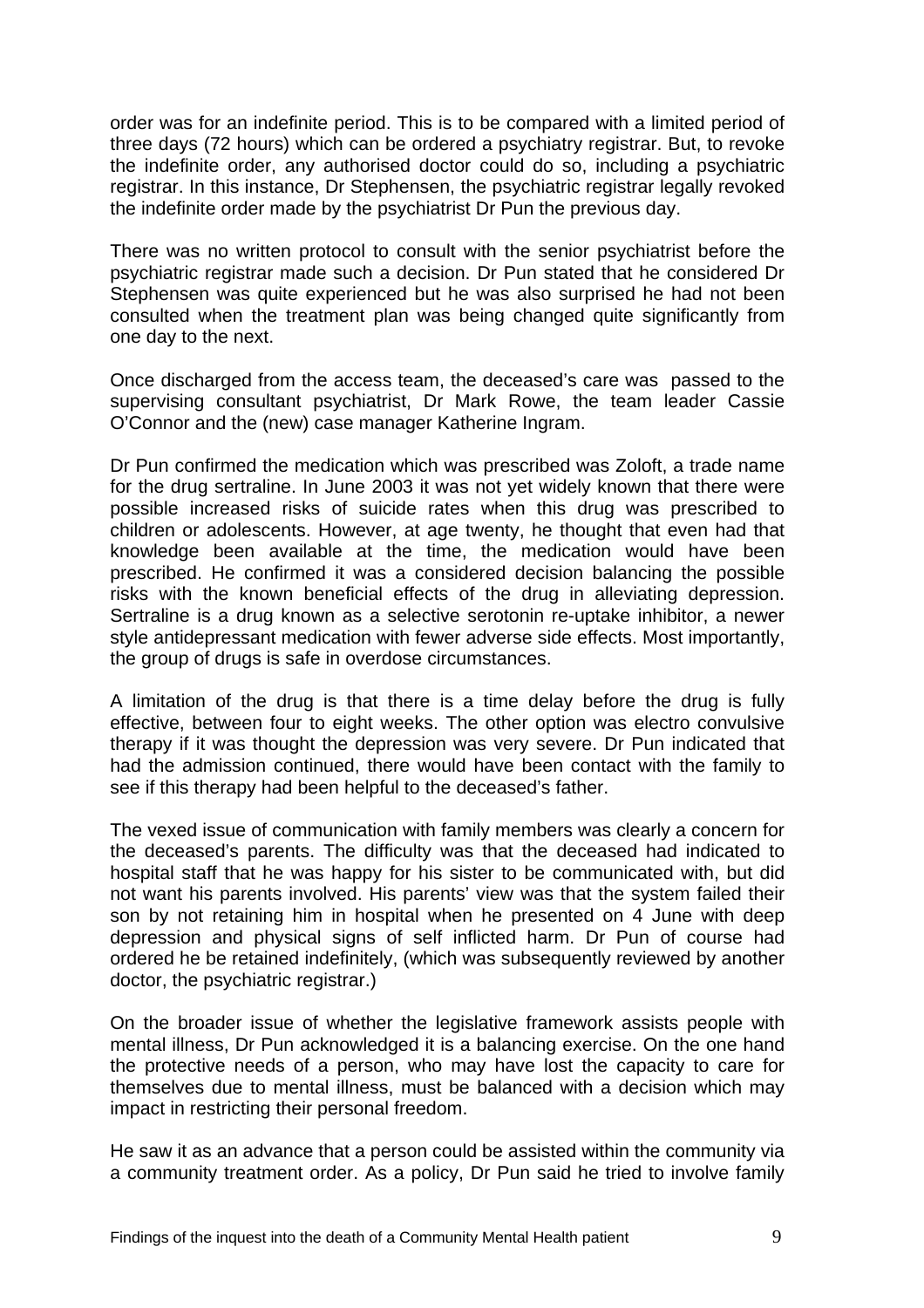members but sometimes this was hampered by a patient's wishes to the contrary. He acknowledged that close family or friends are important sources of information to assist the medical team.

It was also clarified that it is only within the authority of an involuntary treatment order that a person can be required to take medication.

Dr Pun expressed trust in Dr Stephensen's ability to conduct a mental state examination. He said had he been consulted he would have then discussed what might account for such a marked change in mental state in the course of a day. He discussed the decision with Dr Stephensen about a week later.

It was suggested to Dr Pun that the deceased may have presented a more favourable presentation of himself in an effort to get out of the hospital. Dr Pun thought that it was very difficult to falsify objective mental state findings. For example, motor retardation as a sign of depressive illness was present on one day and absent the next. The emotional reactivity of his speech (prosody) had also markedly improved.

It was the very fact of the marked changes that raised in Dr Pun's mind the possibility that the deceased was suffering a mixed affective state. On review of the file since the deceased's death, Dr Pun wondered whether he might have been suffering from bi polar effective disorder, or manic depression. The widely deflecting moods from day to day might be indicators of this disorder. However this was said to be a rare condition and required considered diagnosis. There was insufficient treatment time for the possibility to have been considered.

Dr Pun also confirmed the current regime of risk assessment processes initiated by Queensland Health came into effect in September 2003 in the Bayside region. Nothing in those tools will help a practitioner to assess truthfulness. Clinical judgment and experience is required. Comparing consistency of information and presentations is the most useful way to evaluate truthfulness.

The options which were available for treatment were;

- (1) Involuntary treatment in a hospital/or in the community, but only if the deceased was assessed as coming within strict legislative guidelines and remained in such a medical condition.
- (2) Alternatively, voluntary treatment could be undertaken in a hospital, or in the community.

Dr Pun could not say whether the use of inhaled paint substances could have interacted with other drugs or what other psychotropic effects it may have caused. However, he stated that dis-inhibition and mood altering would be probable effects of the use of inhalants.

Ron Sudamalus and Mr Sewell, who were nurses with the access team, attended the deceased's home on 4 June for a home visit. They were concerned with his mental health to the extent they brought him to the hospital for assessment.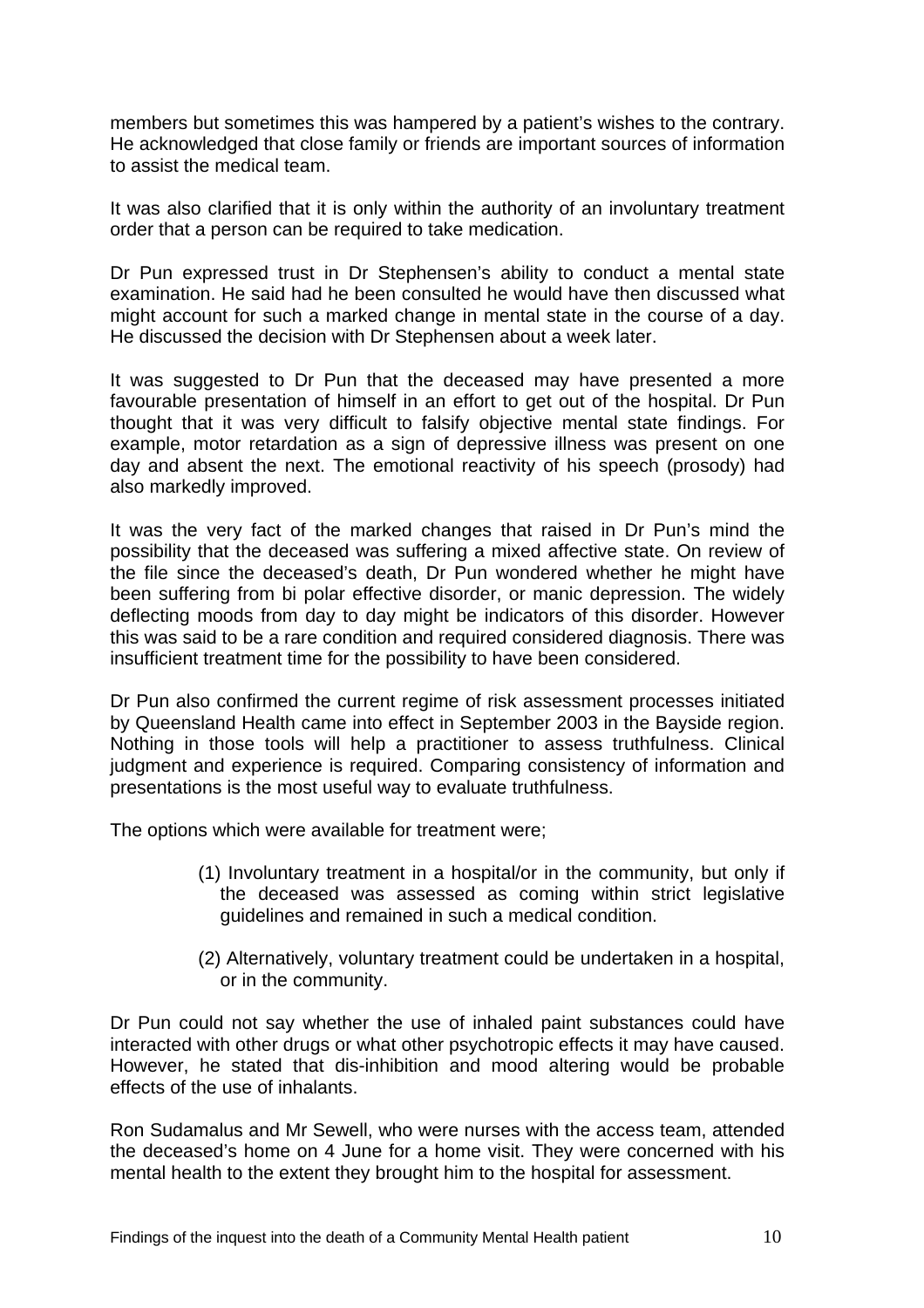It was on 4 June that Dr Pun assessed him as requiring indefinite treatment. The next day on 5 June, Dr Stephensen was so influenced by the positive change in his presentation that she revoked that order. But by 6 June a number of disturbing entries are made by Katherine Ingram. She was unable to contact the deceased. At about 2.00pm she spoke with his sister. She reported that the deceased was angry last night, and was driving around Brisbane. He said he wanted to drive into a tree, and he had taken all of his Zoloft as well as cans of rum and coke. He said he could not do it.

The volatility of mood raised concern with hindsight, but apparently not at the time. Dr Pun considered that another option might have been an involuntary treatment order within the community which would have been able to quickly revoke his community leave and bring him back to hospital. This would still require the deceased to fall within the legislative framework for it to be invoked.

When Dr Pun was challenged to respond to this scenario occurring without some action being taken to intervene, Dr Pun merely said, "I don't have any concerns about the mental state examination that was done on 5 June."

 He said he was not informed of the deceased's discharge from hospital until the next week. With hind sight he commented that perhaps more experienced clinicians being at the front line of Access Services may be an important consideration, where cases are very complex and high risk. He thought it unfair to expect relatively junior case managers to be able to recognise the subtleties of these sorts of situations.<sup>[1](#page-11-0)</sup>

Dr Kalyanasundaram gave evidence. He is a senior consultant psychiatrist and director of the mental health services in the Bayside Health District.

He explained the way in which the multi disciplinary access team was trained. Although each member might have a different specific skills and training base, all have basic counselling skills. They are then orientated to the mental health issues to assist people with mental health problems. Supervision is provided by a team leader and a psychiatrist and Dr Stephensen.

Dr Kalyanasundaram informed the court as many as forty percent of the general population might think about suicide at some time in their lives, to the extent of contemplating a method, but only one percent of people in fact attempt self harm. Psychiatry is aimed at assisting and intervening to strengthen the person's ties with continuing to live rather than to die. This is consistent with the philosophy of least intervention possible with appropriate care. The doctor indicated that in the deceased's case the Mental Health Act was used to bring him into hospital on 4 June when the signs were very strong that he was at risk. But one problem is that some people are very negative in their response to hospital. The deceased indicated this reaction which created difficulties in establishing an appropriate therapeutic relationship.

<span id="page-11-0"></span><sup>&</sup>lt;sup>1</sup> Transcript at page 165, lines 10- 20.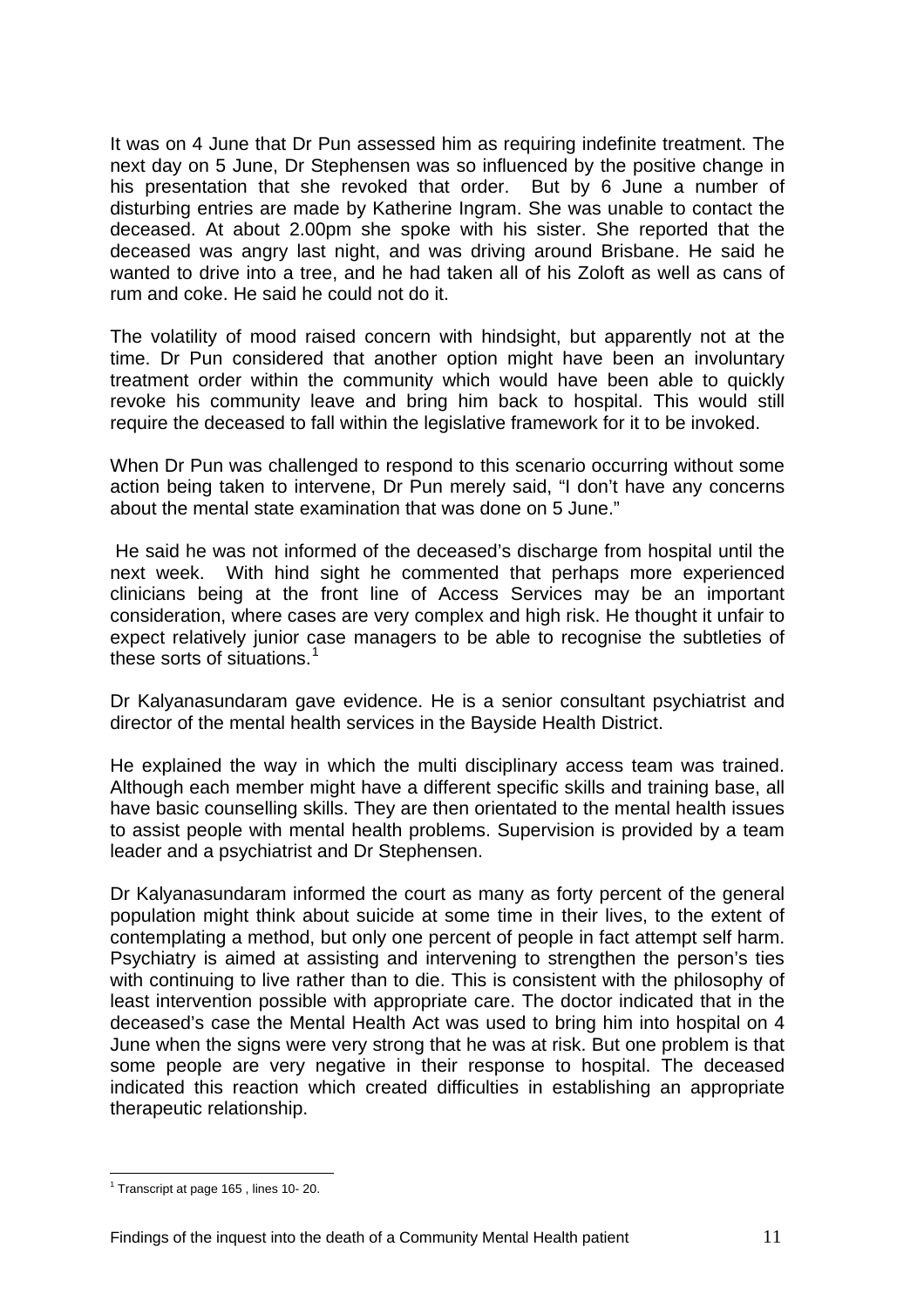The doctor thought that Katherine Ingram's conversations (as recorded in her notes of 6 June) indicated that she had been able to engage with the deceased to look to the future.

Dr Kalyanasundaram confirmed that psychiatric assessment tools can only assist in protecting a person from self harm. There is no diagnostic mechanism to calculate precisely what the risk might be other then clinical judgment based on assessing the patient and gathering and comparing information. The deceased's clinical management had been reviewed by the hospital by way of the mortality report. He acknowledged that rotation of staff was less than optimal for patient care.

A post mortem examination was performed upon the body of the deceased and a record of this was issued, (now produced as Exhibit 3.) On 21 June 2003 the pathologist Dr A Olumbe together with Dr AJ Ansford, (the pathology consultant) expressed the opinion that the medical cause of death was hanging.

## **Conclusion**

The deceased was a young man of twenty who appeared to be progressing well with university studies and part time employment when he suddenly fell into deep clinical melancholic depression. There was a family history of depressive illness which appeared to trouble him and he did not wish to inform his parents of his illness. He did draw upon the support of his younger sister. His illness developed in the context of a situational crisis when an important relationship ended. It became apparent that he was abusing alcohol and inhaling paint. He was also self-mutilating. These behaviours were unusual for this young man who changed from being socially active to reclusive in personality.

He was prescribed anti depressants. A situational crisis brought him into hospital briefly and he was then discharged home with the Redlands Community Access team following up on his care. A visit from team members discovered that the deceased was still self mutilating and was expressing thoughts of suicide. They intervened to bring him to the hospital for assessment. On 4 June 2003 Dr Paul Pun, who was a fully qualified psychiatrist, ordered he be subject to an involuntary treatment order under the Mental Health Act.

That order was for an indefinite period but could be revoked by another doctor when the deceased was no longer within the scheme of the legislation.

The next day, Dr Stephensen, reviewed the deceased. She had been involved with Dr Pun when he made the initial assessment. The deceased denied feelings of suicidality. He was "bright" in mood and expressive in his communication according to the doctor, although his sister's opinion was that he was still not himself. The deceased did not wish to remain in hospital but indicated he would co-operate with treatment and remain in contact with his sister. The doctor considered it was therefore appropriate to revoke the involuntary treatment order.

Dr Stephensen was less experienced and less qualified than the consultant. There was no consultation between the two doctors, and no requirement that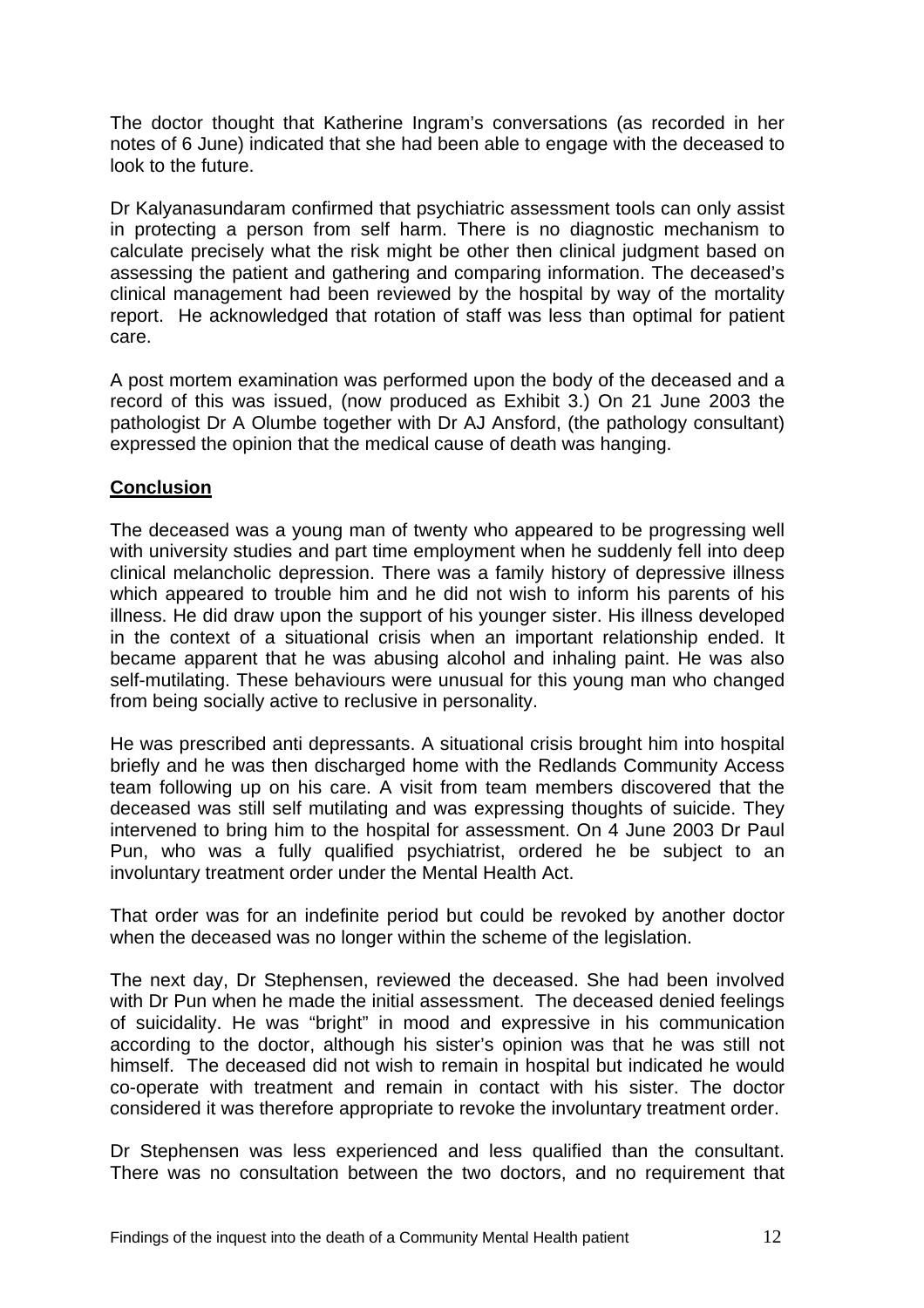consultation should occur. There was a later discussion of the decision between the two doctors.

After his discharge on 5 June the deceased did remain in contact with the community based team but his condition was variable and there were documented episodes of him considering and planning methods of suicide. On each occasion mental health practitioners from the access team (who included occupational therapists, nurses and Dr Stephensen) considered that he was demonstrating a continuing involvement in treatment and forward planning sufficient not to require more intervention.

His sister remained concerned, particularly as it was she who was involved in bringing him home on occasions when he had driven away for hours at a time threatening to kill himself in the vehicle. Mrs Lucas also remained concerned and involved in supporting the young man as she could see him openly revealing sniffing volatile substances and showing signs of self harm.

On the day that the deceased died his two flat mates had not noticed anything to alert them to his being in danger. He was discovered at home by his flatmate to have asphyxiated himself by hanging.

### **I make the following findings –**

- (a) The identity of the deceased was a Community Mental Health patient.
- (b) His date of birth was May 1983
- (c) His last known address was Wynnum West.
- (d) At the time of death his occupation was student.
- (e) The date of death was 20 June 2003.
- (f) The place of death was Wynnum West
- (g) The formal cause of death was hanging.

This Court has jurisdiction in appropriate cases to commit for trial any person/s which the evidence shows may be charged with the offences mentioned in section 24 of the Coroners Act 1958. The evidence is not sufficient to put any person or persons upon any trial. Therefore no person will be committed for trial.

### **RECOMMENDATIONS:**

Pursuant to section 43 of the Act, the following recommendations are made by way of rider to the formal findings.